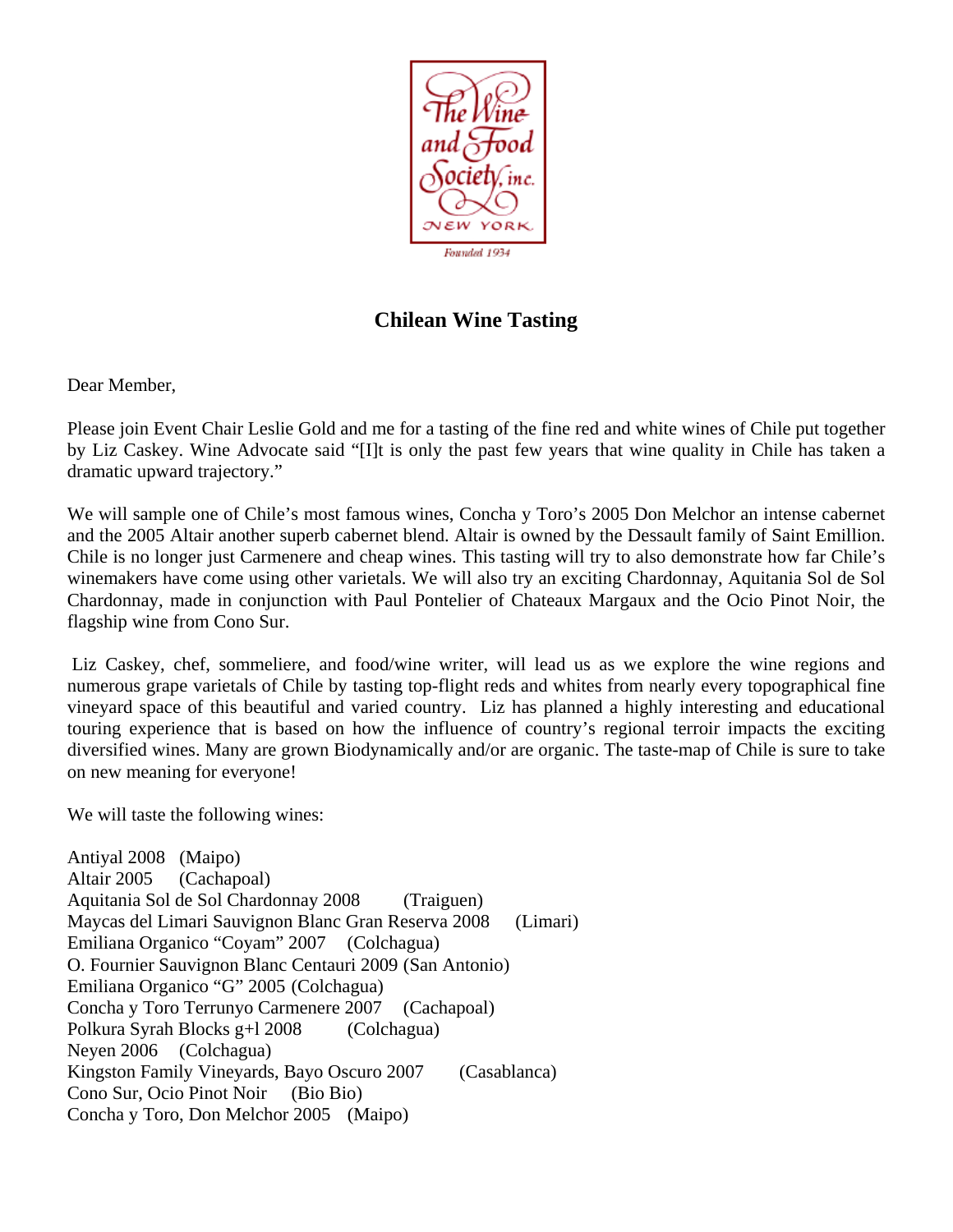Unfortunately, there are only a limited number of seats available for this tasting. Members will be given preference until May 3rd. After that date, members and guests will be accepted in the order in which their reservations were received. If you are interested please reserve a spot at www.wfsny.org. Leslie and I hope to see you there.

Sincerely,

Chris Ankner President

| Date:     | Tuesday, May 17, 2011                                              |
|-----------|--------------------------------------------------------------------|
| Time:     | Reception $-6:00 \text{pm}$ ; Tasting $-6:30 \text{pm}$            |
| Location: | University Club, $1$ West $54^{\text{th}}$ ( $5^{\text{th}}$ Ave.) |
| Dress:    | Business Attire. The University Club requires men to wear ties     |
|           | Contribution: Members - \$70; Guests - \$85                        |